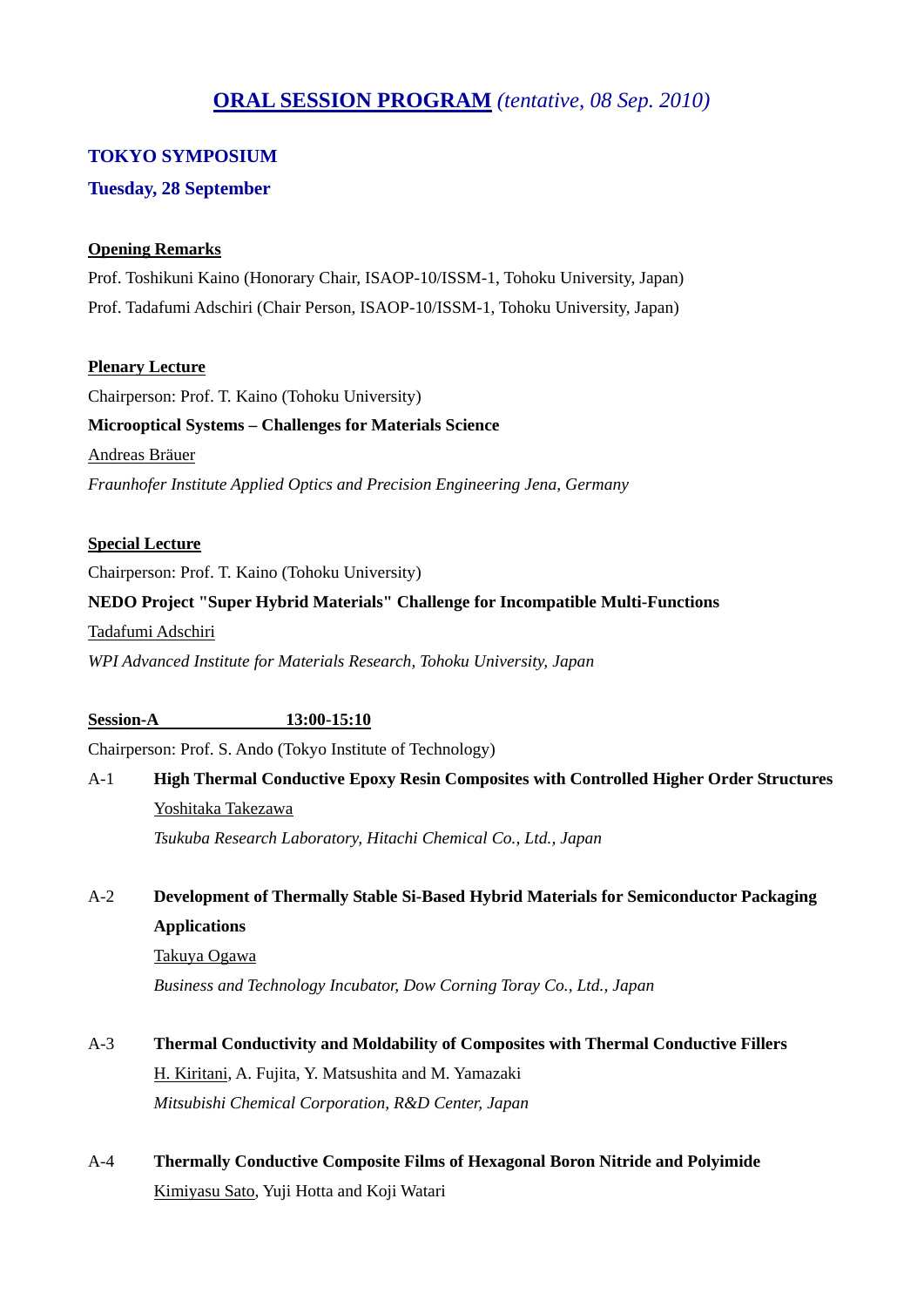*National Institute of Advanced Industrial Science and Technology (AIST), Japan* 

# A-5 **Thermal Conductivity of Phase Separated Polyimide Blend Films Having Vertical Double Percolation Structure Containing ZnO Nano-Pyramidal Particles**  Daisuke Yorifuji, and Shinji Ando

 *Dept.Chemistry & Materials Science, Tokyo Institute of Technology, Japan* 

### **Session-B 15:35-17:45**

Chairperson: Dr. A. Braeuer (Fraunhofer)

# B-1 **Inorganic-Organic Hybrid Polymers, ORMOCER®s, for Optic, Electronic and Photonic Applications**  Michael Popall *Fraunhofer Institute for Silicate Research – ISC, Germany*

B-2 **Loss Limit and the Future of EO-Polymers** Toshikuini Kaino and Okihiro Sugihara  *Institute of Multidisciplinary Research for Advanced Materials, Tohoku University, Japan* 

### B-3 **Single-Mode Optical Circuits by Light-Induced Self-Written Technology**

Masahiro Tomiki<sup>1</sup>, Hiroki Watanabe<sup>1</sup>, Hajime Sakata<sup>1</sup>, Akari Kawasaki<sup>2</sup>, Tatsuya Yamashita<sup>2</sup>, and Manabu Kagami<sup>2</sup>

<sup>1</sup> Faculty of Engineering, Shizuoka University, <sup>2</sup> Toyota Central R&D Labs., Inc., Japan

### B-4 **Polymer Optical Waveguide Using Addition Polymerized Norbornene**

 Tetsuya Mori, Keizo Takahama, Hiromi Oki, Makoto Fujiwara, Kei Watanabe, Hiroshi Owari, Shinsuke Terada, Mariko Sakamoto and Koji Choki  *Sumitomo Bakelite Co., Ltd., COIN Project Team, Japan*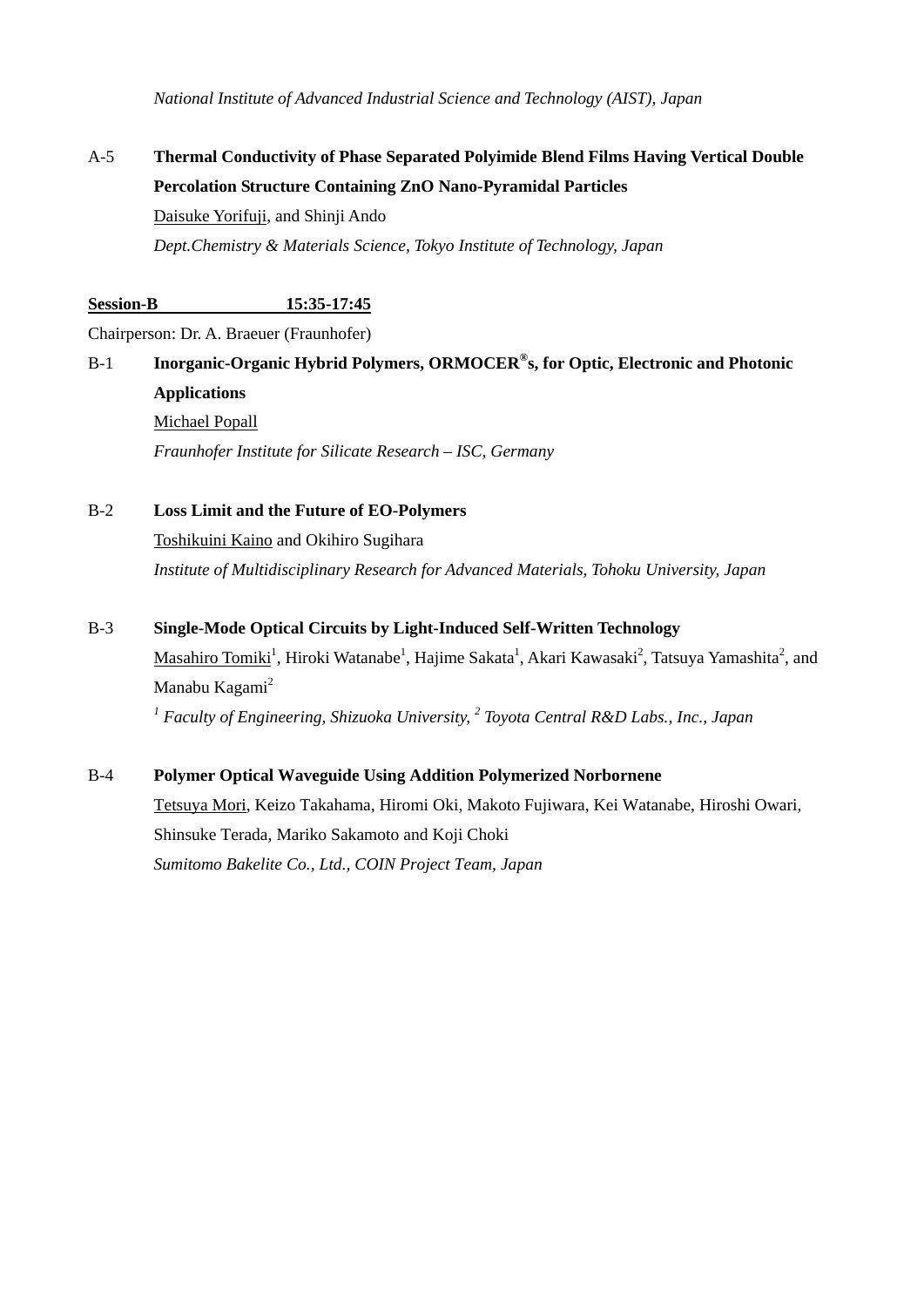#### **Wednesday, 29 September**

#### **Session-C 9:00-12:25**

Chairperson: Prof. S. Kobayashi (Chitose Institute of Science and Technology)

C-1 **Organic-Inorganic Hybrid Materials for Photodetection and Photovoltaics**  Kwang-Sup Lee<sup>1</sup>, Kyung Kook Jang<sup>1</sup>, Prabhakaran Prem<sup>1</sup>, Eun Young Park<sup>1</sup> Won Jin Kim<sup>2</sup>, Jangwon Seo<sup>2</sup>, Alex N. Cartwright,<sup>2</sup> Paras N. Prasad<sup>2</sup>  *1Department of Advanced Materials, Hannam University, Korea 2Institute for Lasers, Photonics and Biophotonics, University at Buffalo, USA* 

# C-2 **The Role and the Properties of Organic and Inorganic Transparent Conducting Films for Organic and Hybrid Solar Cells**

 Mihaela Girtan *Photonics Laboratory, Angers University, France* 

### C-3 **Evolution of Nanostructures and Nanomorphology in Polymer:Fullerene Solar Cells** Youngkyoo Kim

 *Organic Nanoelectronics Laboratory, Department of Chemical Engineering, Kyungpook National University, Korea* 

#### Chairperson: Dr. M. Girtan (Angers University)

# C-4 **Photonics Polymers for Next Generation Optical Interconnection Technology**  Okihiro Sugihara and Toshikuni Kaino  *Institute of Multidisciplinary Research for Advanced Materials, Tohoku University, Japan*

### C-5 **Development of High Refractive Index Organic-Inorganic Hybrid**

 Kimihiro Matsukawa  *Electronic Material Research Division, Osaka Municipal Technical Research Institute, Japan* 

# C-6 **Novel High Refractive Index Positive-Tone Photo Sensitive Polyimide-Titania Nano Composite for Micro-lens of Image Sensors**  Masao Tomikawa and Mitsuhito Suwa *Electronic & Imaging Materials Research Laboratories, Toray Industries, Inc., Japan*

C-7 **Transparent High Temperature Polymers and Their Optical and Electrical Applications** Myeon-Cheon Choi<sup>1</sup>, Shinji Ando<sup>2</sup>, and Chang-Sik Ha<sup>1</sup>  *1 Department of Polymer Science and Engineering, Pusan National University, Korea, 2 Department of Chemistry & Materials Science, Tokyo Institute of Technology, Japan*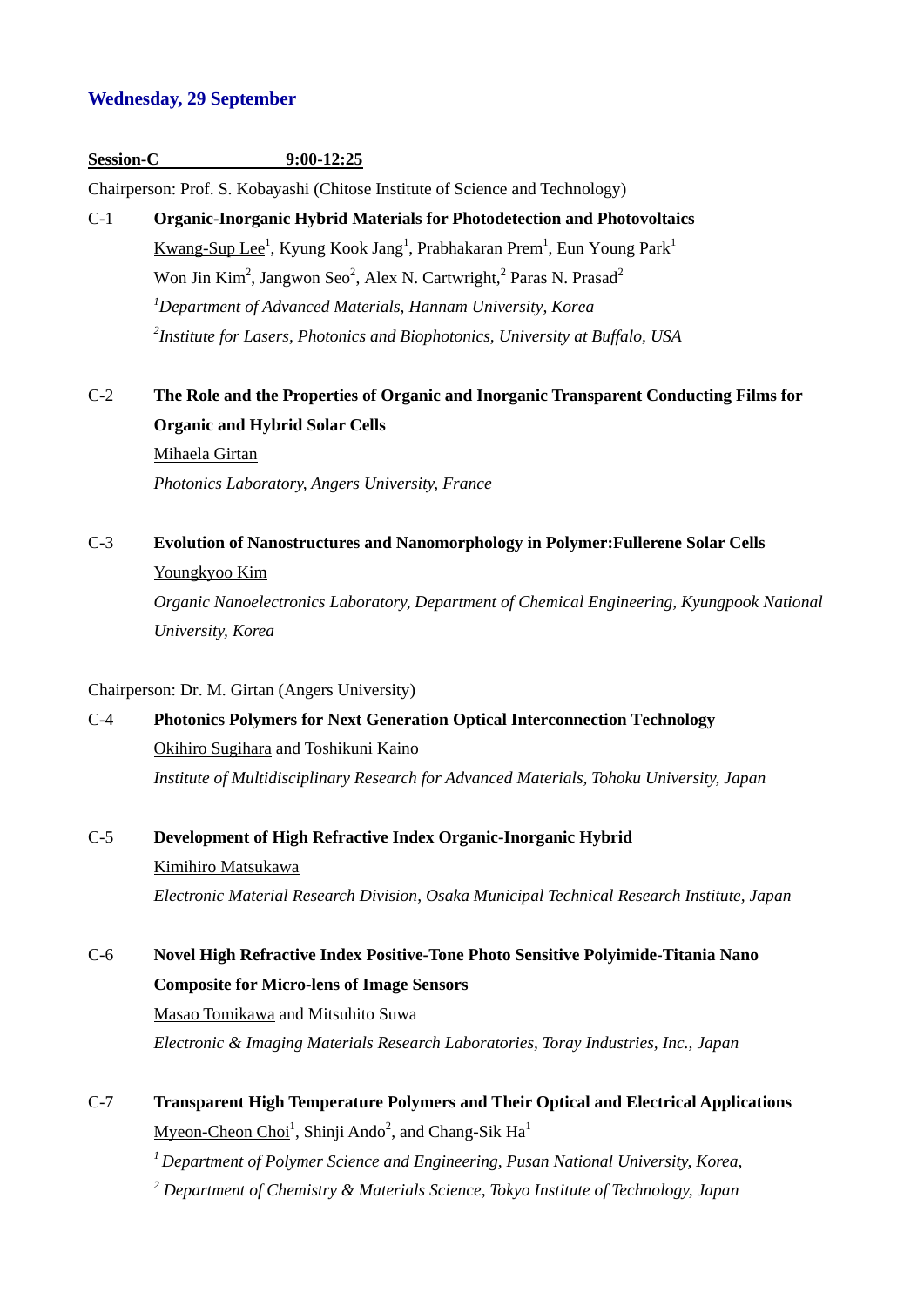#### **Session-D 13:25-17:15**

Chairperson: Prof. T. Ishizone (Tokyo Institute of Technology)

# D-1 **Progress in Highly Thermal-Conductive Polymer Composites and Hybrids**  Yasuyuki Agari

*Osaka Municipal Technical Research Institute, Japan* 

### D-2 **High Thermal Conductivity Obtained by Boron Nitride-filled Polybenzoxazine**

Sarawut Rimdusit<sup>1</sup>, Hatsuo Ishida<sup>2</sup>, and Chanchira Jubsilp<sup>3</sup>

 *1 Department of Chemical Engineering, Faculty of Engineering, Chulalongkorn University, Thailand* 

*2 Department of Macromolecular Science, Case Western Reserve University, USA* 

*3 Department of Chemical Engineering, Faculty of Engineering, Srinakharinwirot University, Thailand* 

# D-3 **Development of Self-Assembling Epoxy Monomers For Highly Thermal Conductive Thermosets**

 $T$ eruaki Hayakawa<sup>1</sup>, Rina Maeda<sup>1</sup>, So Kodama<sup>1</sup>, Masa-aki Kakimoto<sup>1</sup>, Hiroaki Urushibata<sup>1</sup>, Shinya Tokizaki<sup>2</sup>, Naoki Yasuda<sup>2</sup>, Hideharu Nobutoki<sup>2</sup>

 *1 Department of Organic and Polymeric Materials, Tokyo Institute of Technology, Japan 2 Advanced Technology R&D Center, Mitsubishi Electronic Corporation, Japan* 

### D-4 **Molecular Dynamics Studies on Thermal Conductivity of Polymers**

Hideharu Nobutoki<sup>1</sup>, Shinya Tokizaki<sup>1</sup>, Teruaki Hayakawa<sup>2</sup>, Rina Maeda<sup>2</sup>, and Masa-aki Kakimoto $2$ 

<sup>1</sup> Advanced Technology R&D Center, Mitsubishi Electric Corporation, Japan *2 Department of Organic and Polymeric Materials, Tokyo Institute of Technology, Japan* 

Chairperson: Prof. T. Hayakawa (Tokyo Institute of Technology)

# D-5 **Orientation of BN Nanosheets in Polysilocane/BN Composite Films Using a Nanosec Pulsed Electric Field and High Magnetic Field**

 $\text{Tadachika Nakayama}^1$ , Hong-Baek Cho<sup>1</sup>, Satoshi Tanaka<sup>2</sup>, Tsuneo Suzuki<sup>1</sup>, Weihua Jiang<sup>1</sup>,

Hisayuki Suematsu<sup>1</sup>, Koichi Niihara<sup>1</sup>, Kenji Miyata<sup>3</sup>, Tadafumi Adschiri<sup>4</sup>

 *1 Dept. of Electric Eng., Nagaoka Univ. of Technology, Japan* 

 *2 Dept. of Chemical Eng., Nagaoka Univ. of Technology, Japan* 

*3 Japan Chem. Innovation Institute and Denki Kagaku Kogyo Co. Ltd., Japan* 

*4 IMRAM, Tohoku Univ., Japan*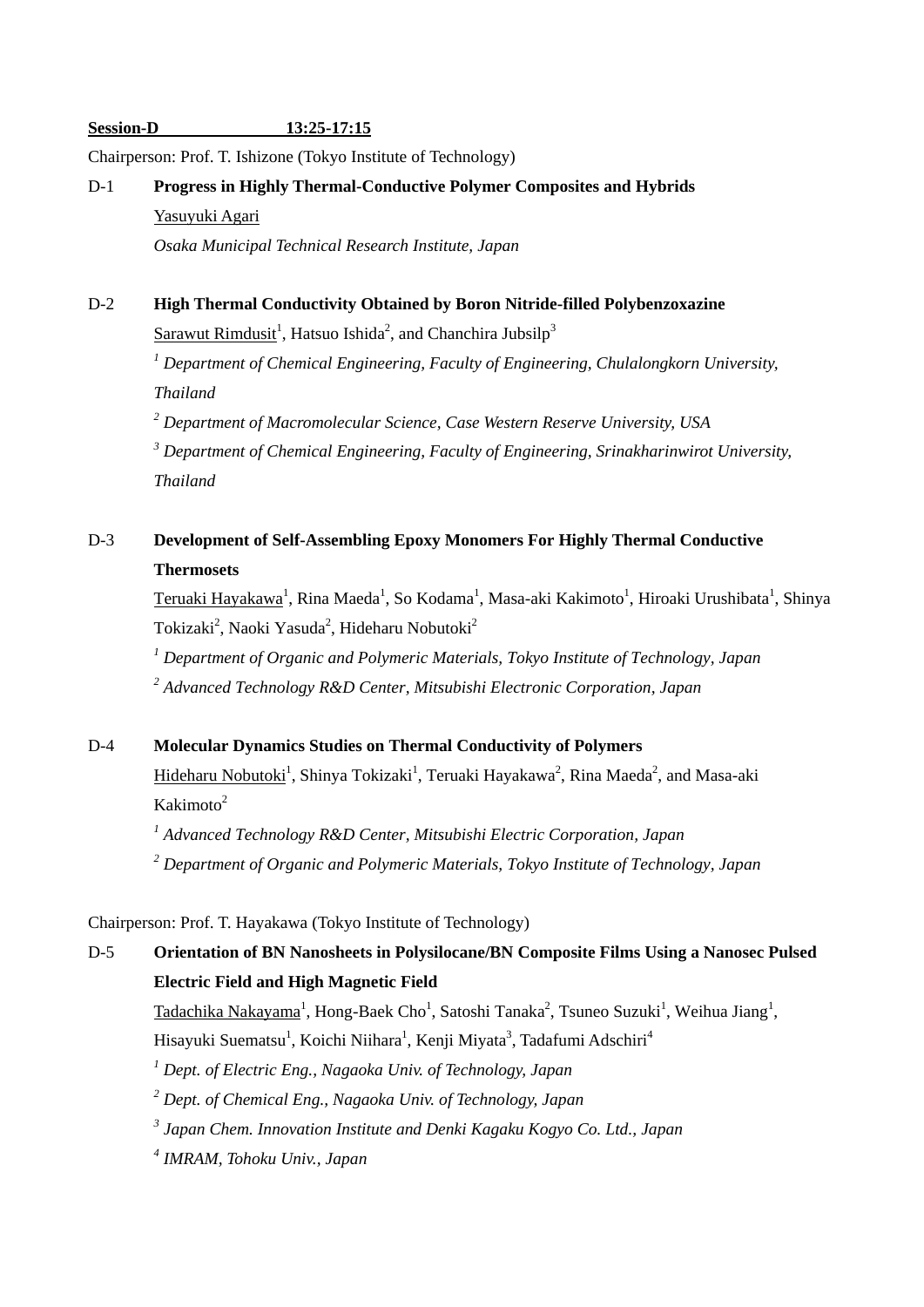# D-6 **Liquid-Crystalline Organic-Inorganic Hybrid Dendrimers: Self-Organized Structures of Dendron-Modified Gold Nanoshperes**

Kiyoshi Kanie<sup>1</sup>, Masaki Matsubara<sup>1</sup>, Xiangbing Zeng<sup>2</sup>, Feng Liu<sup>2</sup>, Goran Ungar<sup>2</sup>, and Atsushi  $Muramatsu<sup>1</sup>$ 

*1 Institute of Multidisciplinary Research for Advanced Materials, Tohoku University, Japan 2 Department of Engineering Materials, University of Sheffield, UK* 

D-7 **Dispersion of surface-modified nanoparticles in hydrophobic media by controlling surface, size and size distribution of nanoparticles** 

Toshihiko Arita<sup>1</sup>, and Tadafumi Adschiri<sup>2</sup>

*1 Institute of Multidisciplinary Research for Advanced Materials, Tohoku University, Japan 2 WPI research Center, Advanced Institute for Materials Research, Tohoku University, Japan* 

### D-8 **Fabrication and Characterization of Shape-Controlled Hybridized Fullerene Fine Crystals**  Akito Masuhara, and Masataka Ikeshima

 *Department of Science and Engineering, Yamagata University, Japan*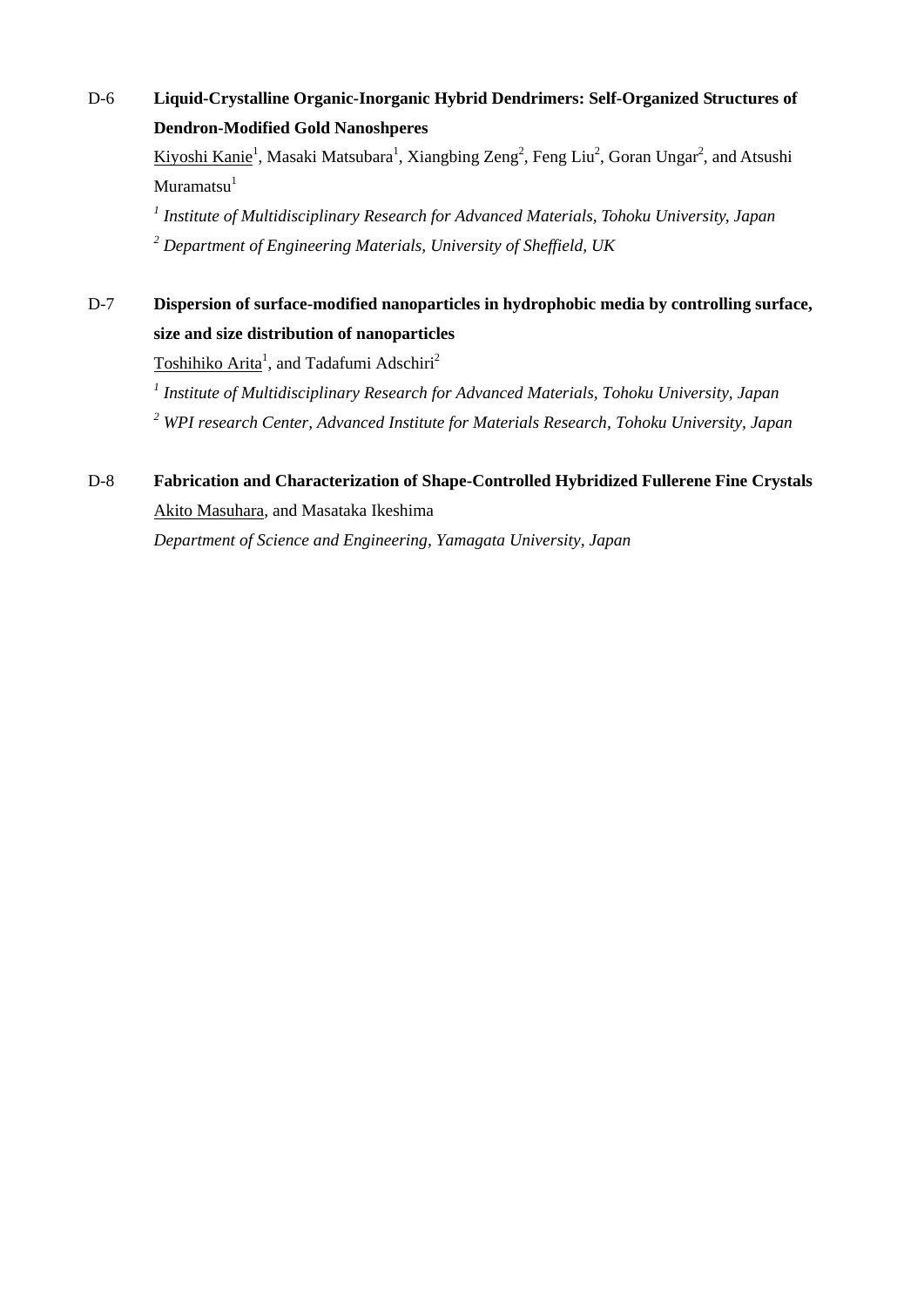### **Thursday, 30 September**

### **Session-E 9:00-11:20**

Chairperson: Prof. O. Sugihara (Tohoku University)

# E-1 **Optical Control in Photonic Devices by Photo-Isomerization**  Jeong Weon Wu  *Dept. of Physics and Quantum Metamaterials Research Center, Ewha Womans University, Korea*

E-2 **Oriented Thin Films of Thiophene Polymers and Oligomers** 

Nobutaka Tanigaki<sup>1</sup>, Toshiko Mizokuro<sup>1</sup>, Claire Heck<sup>1</sup>, Chikayo Takechi<sup>1</sup>, Shuichi Nagamatsu<sup>2</sup> and Yuji Yoshida<sup>3</sup>

 *1 National Institute of Advanced Industrial Science and Technology (AIST), Japan* 

 *2 Department of Compute Science and Electronics, Kyushu Institute of Technology, Japan* 

 *3 National Institute of Advanced Industrial Science and Technology (AIST), Japan* 

### E-3 **Light-Induced Self-Written Optical Waveguides: Features and Applications**

 Manabu Kagami, Tatsuya Yamashita, Akari Kawasaki, Masatoshi Yonemura  *Toyota Central R&D Laboratories Inc., Japan* 

## E-4 **Poly(alkylfluorene) Based Polymeric Light Emitting Diodes and Photodetectors for Optical Circuits**

 Yutaka Ohmori, Hirotake Kajii, Toshinari Kojima, and Daisuke Kasama  *Osaka University, Center for Advanced Science and Innovation, Japan* 

# E-5 **Wavelength Tuning with Polysilane Waveguide Bragg Grating**  Soichi Kobayashi  *Chitose Institute of Science and Technology, Japan*

#### **Closing Remarks for Tokyo Symposium**

Prof. S. Ando (Chair Person, ISAOP-10/ISSM-1, Tokyo Institute of Technology)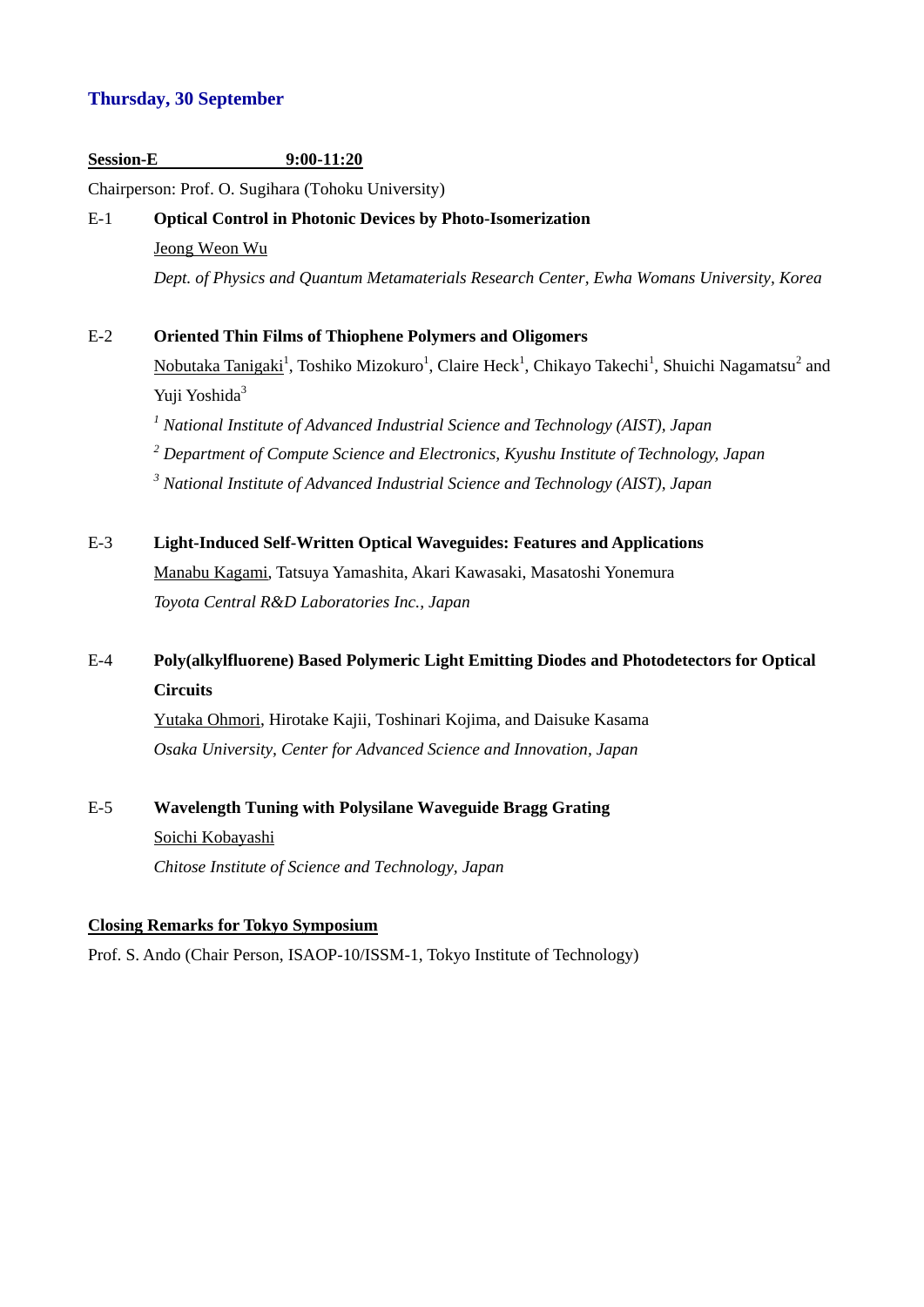### **SENDAI SYMPOSIUM**

### **Thursday, 30 September**

### **NEDO-JCII Hyper-Hybrid Project Research Laboratory & IMRAM Tour**

#### **Friday, 1 October**

#### **Opening Remarks**

Prof. Akihisa Inoue (President, Tohoku University, Japan) Prof. Yoshinori Yamamoto (WPI Center Director, Tohoku University, Japan) Prof. Junichi Kawamura (IMRAM Director, Tohoku University, Japan)

#### **NEDO Project "Super Hybrid Materials" Challenge for Incompatible Multi-functions in JCII**

#### Tadafumi Adschiri

*WPI Advanced Institute for Materials Research, Tohoku University, Japan* 

#### **Session-F 11:00-15:50**

#### Chairperson:

# F-1 **Self-assembly in an ABC-type Triblock Terpolymer**

Hiroshi Jinnai<sup>1,2</sup>, H. Sugimori<sup>1</sup>, T. Kaneko<sup>1,3</sup>, K. Matsunaga<sup>1</sup>, V. Abetz<sup>4</sup> <sup>1</sup> Dept. of Macromolecular Science and Engineering, Kyoto Institute of Technology, Japan *2 WPI Advanced Institute for Materials Research, Tohoku University, Japan 3 JEOL Ltd., Japan* 

 *4 Institute of Polymer Research, GKSS Research Centre Geesthacht GmbH, Germany* 

F-2 **Surface Modification of Functional Nanoparticles Using Hydrophobic and Hydrophilic Modifiers for Tuning their Stability in Organic Solvents**  Motoyuki Iijima, and Hidehiro Kamiya

*Institute of Engineering, Tokyo University of Agriculture and Technology, Japan* 

### F-3 **Integrated Technology of Hydrothermal Synthesis and Wastewater Treatment in Supercritical Water**

#### Youn-Woo Lee

*School of Chemical and Biological Engineering and Institute of Chemical Processes, Seoul National University, Korea* 

F-4 **Control of Nanoparticle and Surface Structure with Molecular Adsorbates** Thomas Trevethan<sup>1</sup>, Keith McKenna<sup>1</sup>, and Alexander Shluger<sup>1,2</sup>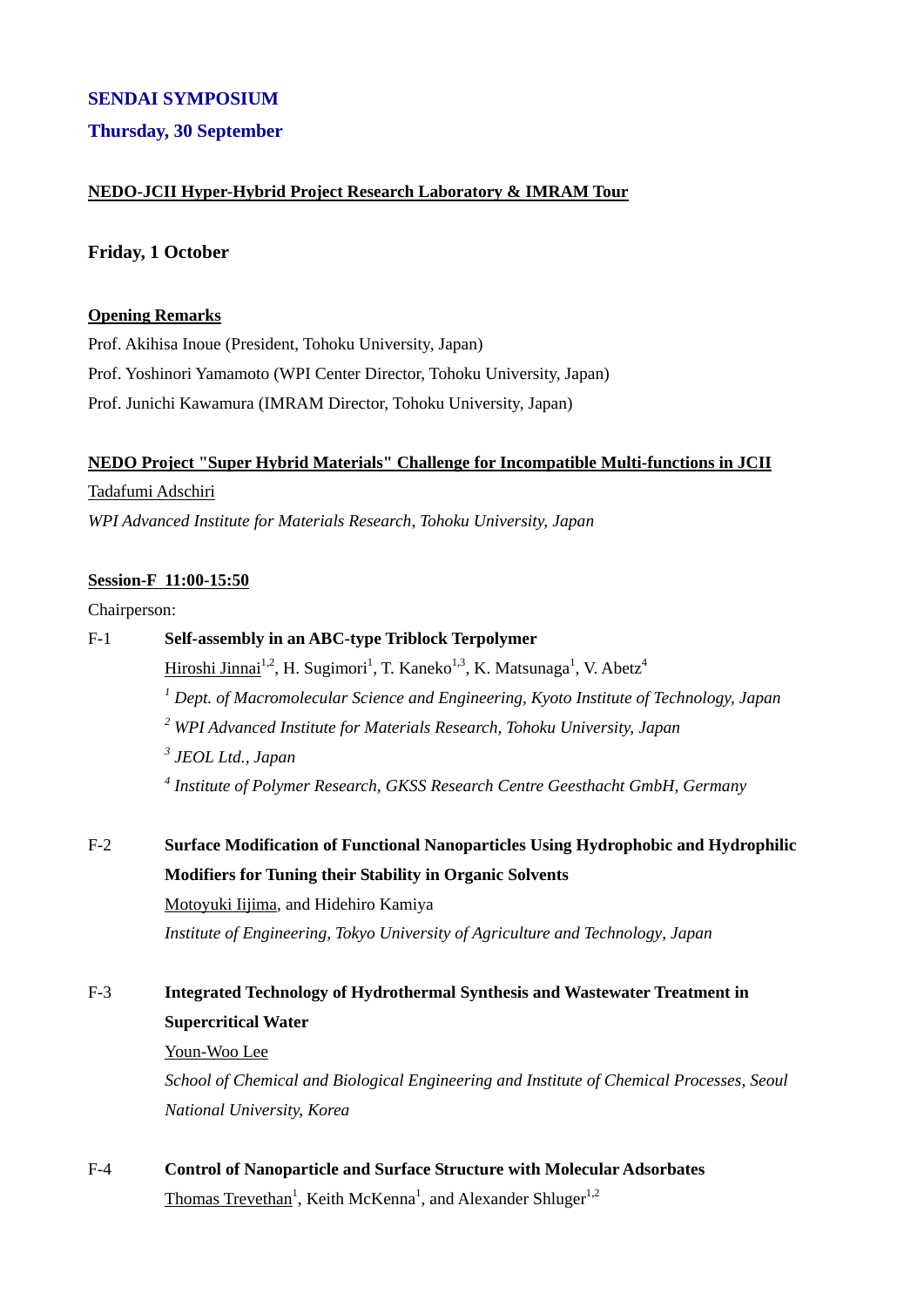*1 WPI Advanced Institute for Materials Research, Tohoku University, Japan 2 Department of Physics, University College London,UK*

### F-5 **Recent Progress in the Novel Hydrothermal Solution Processing of Advanced High Melting Nanomaterials**

 K. Byrappa and K. Namratha  *Crystal Growth and Materials Science Laboratory, University of Mysore, India* 

## F-6 **Functional One, Two, and Three-Dimensional Zinc Oxide Structures by Solvothermal Processing**

Dirk Ehrentraut

*World Premier International Research Center – Advanced Institute for Materials Research (WPI-AIMR), Tohoku University, Japan*